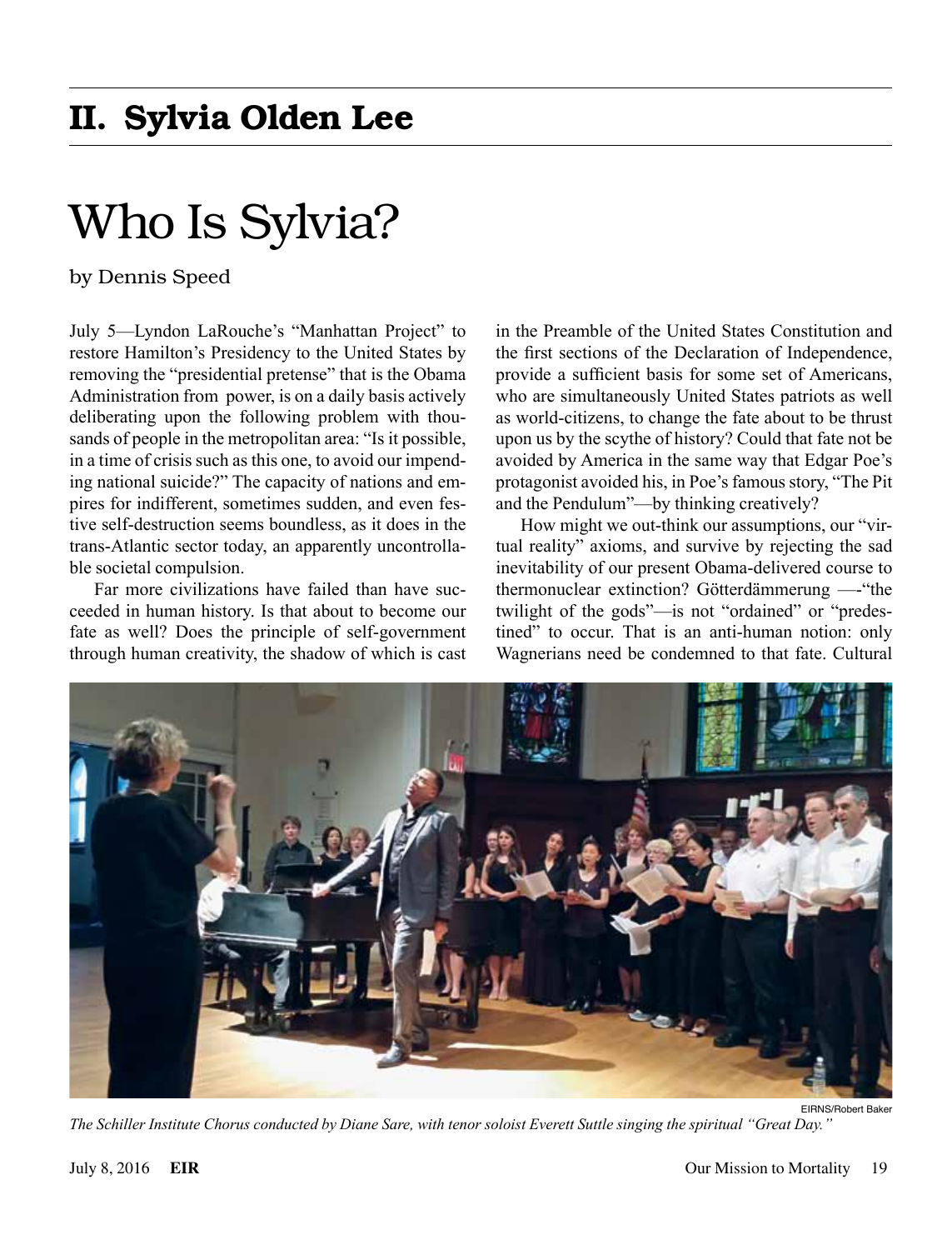

*William Warfield, Sylvia Olden Lee, and George Shirley (left to right), at the May 28, 1999 National Music Conference "For a Marian Anderson National Conservatory of Music Movement" at Rankin Chapel, Howard University.*

suicide has, throughout most history, merely been "ordained" by cultures that have, often decades before, and often willfully so, lost their moral fitness to survive.

Especially viewing, at this stage, the prospects that presently surround the U. S. Trump/Clinton-dominated Presidential electoral process, the only recourse available now is, as one New York City radio preacher's punch-line puts it: "It's time to pray." There is a caveat. In the words of the Psalmist of the Old Testament: "How can we sing the Lord's song in a foreign land?" Axioms must fall for a truly human solution to arise in the mind. "Obama cannot be immediately and lawfully removed from control of the Presidency" is such an axiom.

On Sunday June 26, the New York Schiller Institute Community Chorus participated in a memorial tribute to the extraordinary vocal coach, pianist, and pedagogue, Sylvia Olden Lee, the first African-American contracted at the Metropolitan Opera of New York (1954), and a former member of the Schiller Institute Advisory Board. Lee, who died in 2004, worked with the Schiller Institute from 1993 until her death. She would have been 99 years old this June 29. (The Foundation for the Revival of Classical Culture, which has in the past three years championed the principle of restoring "proper tuning" not higher or lower, but scientific tuning which preserves and strengthens human vocal production though Italian bel canto training and performance—co-sponsored the event. Foundation board member and conduc-

tor Tony Morss also gave a presentation there.) The combination symposium and musical program, particularly its concluding half, was a successful attempt to pose a resolution to the dilemma posed in Psalm 137:4. The "strange land" of arbitrary and irrational demands placed on singers by artificially high tunings has been an area of interest and combat for three decades now, and is central to every other problem of education of our time.

#### **Drama as Music**

The audience was placed in a dramatic setting that began with Sylvia addressing it directly through a videotaped extemporaneous presentation she had given in February of 1994 to a confer-

ence of the Schiller Institute, at the time that Lyndon LaRouche had just days earlier been released from prison. (LaRouche had been unjustly incarcerated for five years, from January 1989 until January 1994.)

Following the video, Elvira Green, recently retired artist-in-residence at North Carolina Central College, and Diane Sare, founder and director of the New York Schiller Institute Community chorus, evoked the spirit and person of Sylvia Lee in short reminiscences about her character and her work.

Sylvia often said that the initials of her name, the same as that of her mother, stood for "Save Young Lyric Voices In Advance." Her "Project SYLVIA" converged on work that the Schiller Institute had pioneered in the mid-1980s, at the instigation of Lyndon LaRouche, on returning the Classical music world to the proper tuning at C=256 cycles per second. This was the "human tuning" used by Bach, Mozart, Haydn, Beethoven, Schubert, Brahms, Verdi, Dvorak, et al., as opposed to the raising of the pitch by the likes of Nazi propaganda minister Joseph Goebbels during the late 1930s.

The crime committed against musicians, particularly vocalists, of arbitrary tuning "for artistic brilliance" goes largely unreported, and even largely unnoticed; that is exactly how, and why, "young lyric voices" find themselves battered, destroyed, and discarded. Maestro Anthony Morss, recently retired from a career of orchestral conducting since 1959, provided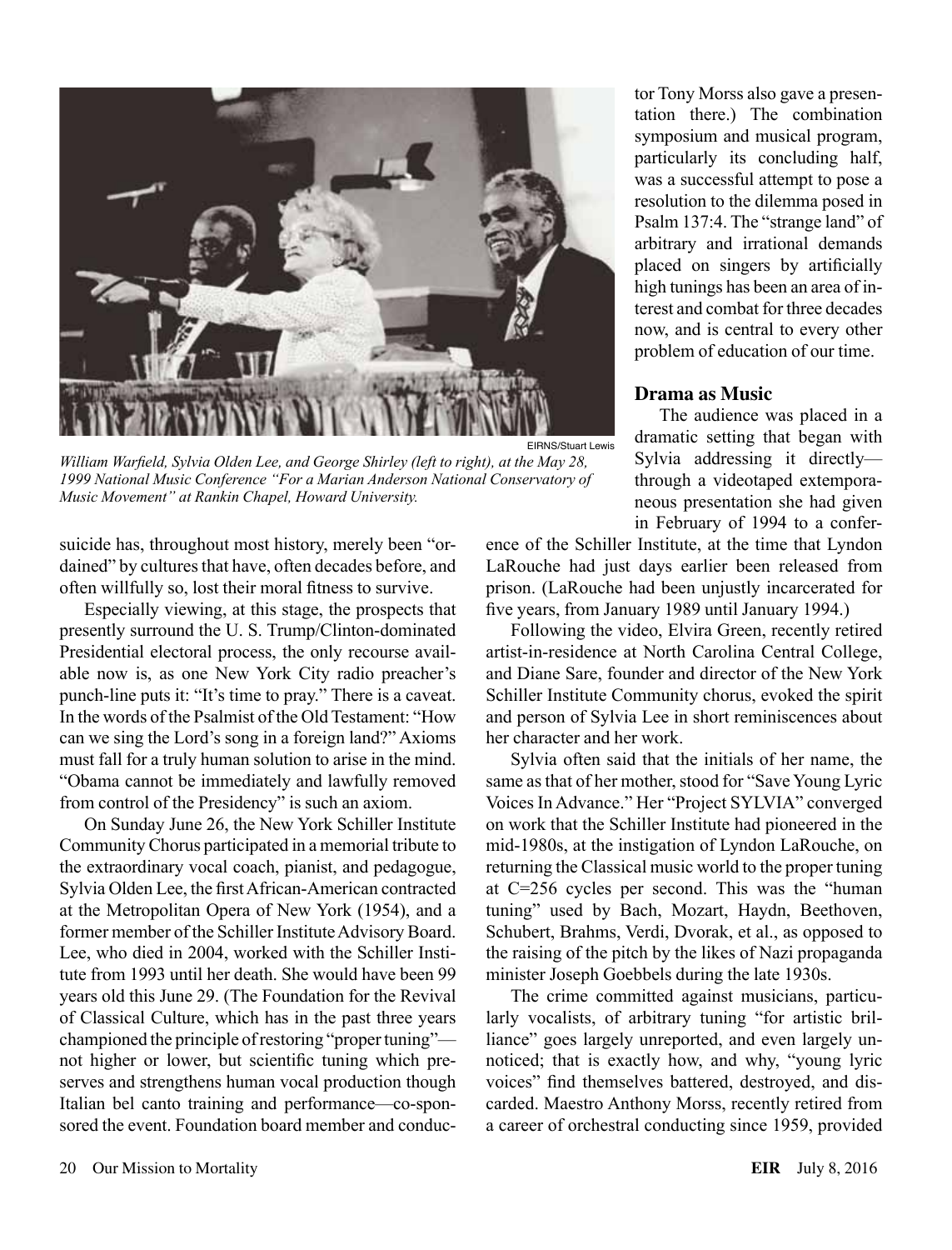

*Some of the participants in the musical portion of the program (right to left): Elvira Green, Everett Suttle, Frank Mathis, and accompanist Robert Wilson.*

a most in-depth, needed "backgrounder" to the concert audience on the battle to restore principle to Classical music. In fact, it is exactly the inability to stand up for principle in this matter, as the Schiller Institute did in 1988 with the release of its *Manual on Tuning and Registration*, that accounts for the horrendous decline in familiarity with Classical music among youth today in the United States and Europe.

The "musical" portion of the program then commenced. Without the "pre-musical" sections, however, the intent of the whole tribute to Sylvia would have been inaccessible to the audience. The use of a choral, multi-voiced prologue, including Sylvia's own voice, conveyed the intent, and appeared to have accomplished the effect desired.

Elvira Green provided the "invocation," performing the Spiritual "City Called Heaven" unaccompanied. Three Spirituals, "Go Down, Moses" (arranged by Sylvia Lee), "Come Out De Wilderness" (traditional), and "My Lord, What A Morning" (arranged by Harry T. Burleigh) were then performed by the Schiller Institute New York Community Chorus, conducted by Diane Sare.

Several individual musical selections, all of which Lee had coached singers in through the decades, were performed: "Ev'ry Valley Shall Be Exhalted" (tenor John Sigerson), "Ritorna vincitor" (soprano Indira Mahajan), "Mon coeur s'ouvre a ta voix" and "O Rest in the Lord" (mezzo-soprano Mary Phillips), "Lensky's Aria" (tenor Everett Suttle), "The Lark" (baritone Frank

Mathis), "Dio, che nell'alma infondere" (Suttle/ Mathis), "Du bist die Ruh'" (soprano Michelle Fuchs), "Adelaide" (Sigerson), "Plegaria (Los tres amores)," (Suttle), "Que te importa que no venga" and "Anch'io dischiuso un giorno" (soprano Rosa D'Imperio). The chorus and soloists then sang Verdi's "Va, pensiero" from the opera *Nabucco* to conclude.

### **Tragedy and Discovery**

Now the audience was prepared to listen to the "discovery" they were about to be caused to make: *The Life of Christ*, a song cycle composed, with narration, by Roland Hayes, one of the greatest artists ever produced by the United States. A twenty-minute intermission gave the audience time to prepare themselves, and also allowed those not prepared to "journey to the upper room" to leave. *The Life of Christ* consists of ten songs, with Roland Hayes-authored narration preceding each selection. The singer—or in this case, singers—have the option to add other pieces, as Hayes himself did, where appropriate. In this case, two were added by Everett Suttle and Frank Mathis, who generally alternated. Hayes' narrative continuity was performed by Elvira Green. Green had personally worked with Roland Hayes on several of these very Spirituals, as had Sylvia Lee. Since Hayes had himself learned how these Spirituals were to be performed from his mother, who had grown up as a slave on a Georgia plantation (which plantation Hayes, once he had made a career, later purchased as a